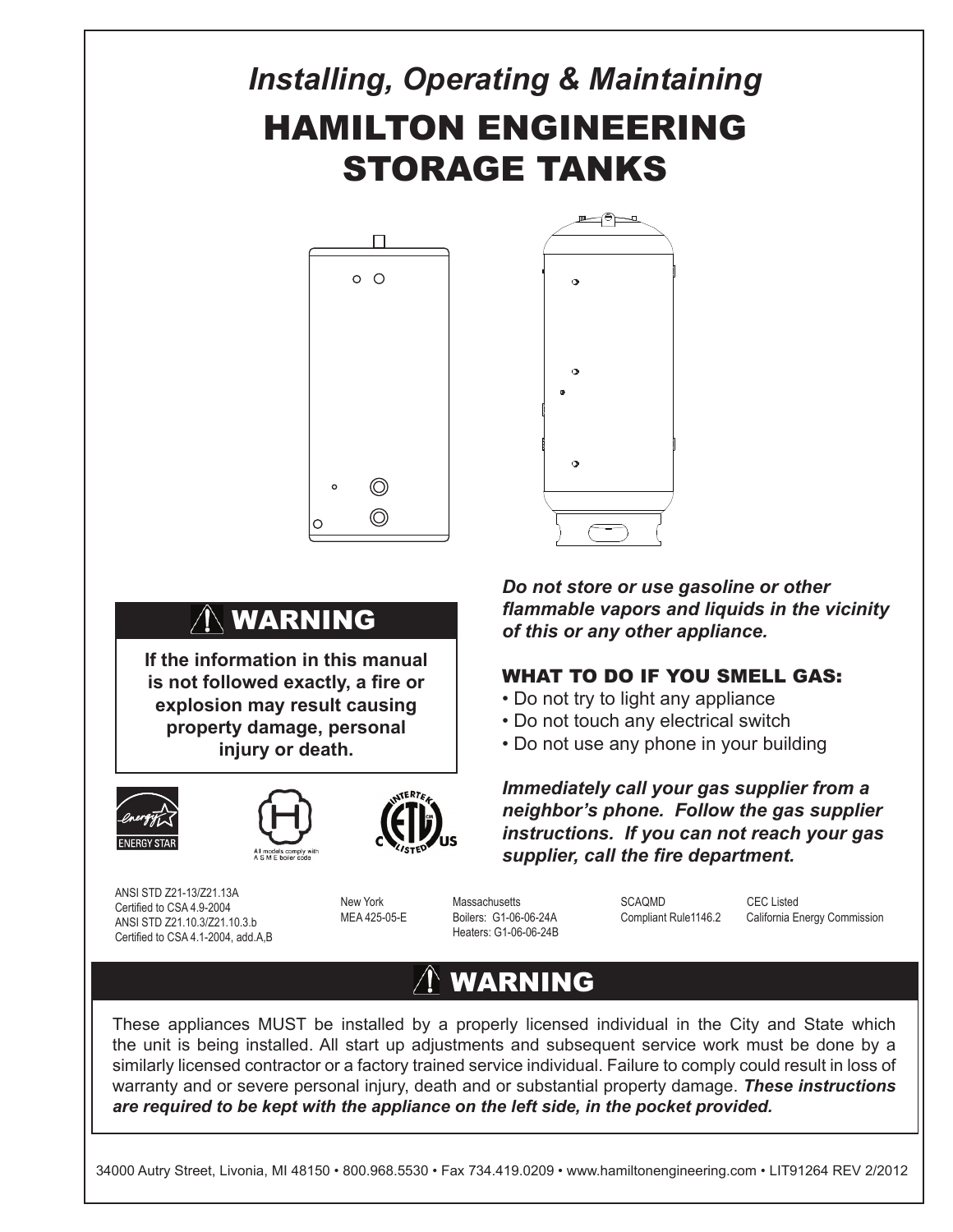### STORAGE TANKS

*The information contained in this manual is intended for use by qualified professional installers, service technicians or gas suppliers. Consult Hamilton Engineering at 800.968.5530 for proper installation or service procedures.*

#### MAINTENANCE

A new tank installation should have a regular inspection program set up initially. The first inspection should be within the first three months of operation. Once the tendency to accumulate sediment has been established, the inspection program can be modified to suit the water conditions. Typical inspection programs flush the tank at six-month intervals and clean the tank in yearly intervals.

De-liming solvents or acid type flush agents are not recommended for use in lined storage tanks. These chemical cleaners are usually designed for use in non-potable systems such as heating boilers. These chemicals may be aggressive and cause damage to the tank lining and deteriorate the magnesium anodes supplied in glass-lined storage tanks.

# WARNING

## Hot water will be released under pressure. Avoid contact with the hot discharge water to prevent the risk of severe scald injury.

#### FLUSHING THE STORAGE TANK

Since the mineral accumulation is occurring in an un-fired tank it will be in a soft sediment form. This soft sediment can be removed by a regular flushing of the lower portion of the tank.

#### *To flush the tank, follow these steps:*

- 1. Turn off the electricity and gas supply to the water heater piped to the storage tank.
- 2. Turn off electrical power to the circulating pump.
- 3. Close the valve on the hot water outlet on the top of the storage tank.
- 4. Ensure that the drain located on the bottom of the tank is routed to a floor drain with adequate capacity to allow the tank to be flushed.
- 5. Open the drain valve and allow the incoming cold water to flush the soft sediment out the bottom of the storage tank. Use extreme caution, as the water exiting the tank drain may be very hot. Avoid contact with the hot discharge water to prevent the risk of severe scald injury.
- 6. Observe the color of the water initially discharged from the tank drain. This water will generally be milky or slightly discolored by the sediment discharge. Allow the drain to run until the water runs clear.
- 7. Close the drain valve on the tank.
- 8. Open the hot water outlet valve on the top of the tank.
- 9. Open an adjacent hot water tap to purge any air that may have entered the storage tank during the draining process. Close the hot water tap if no air discharge is observed.
- 10. Turn on electric power to the water heater and circulating pump.
- 11. Turn on the gas supply to water heater.
- 12. Observe heater and piping to ensure all components are functioning properly.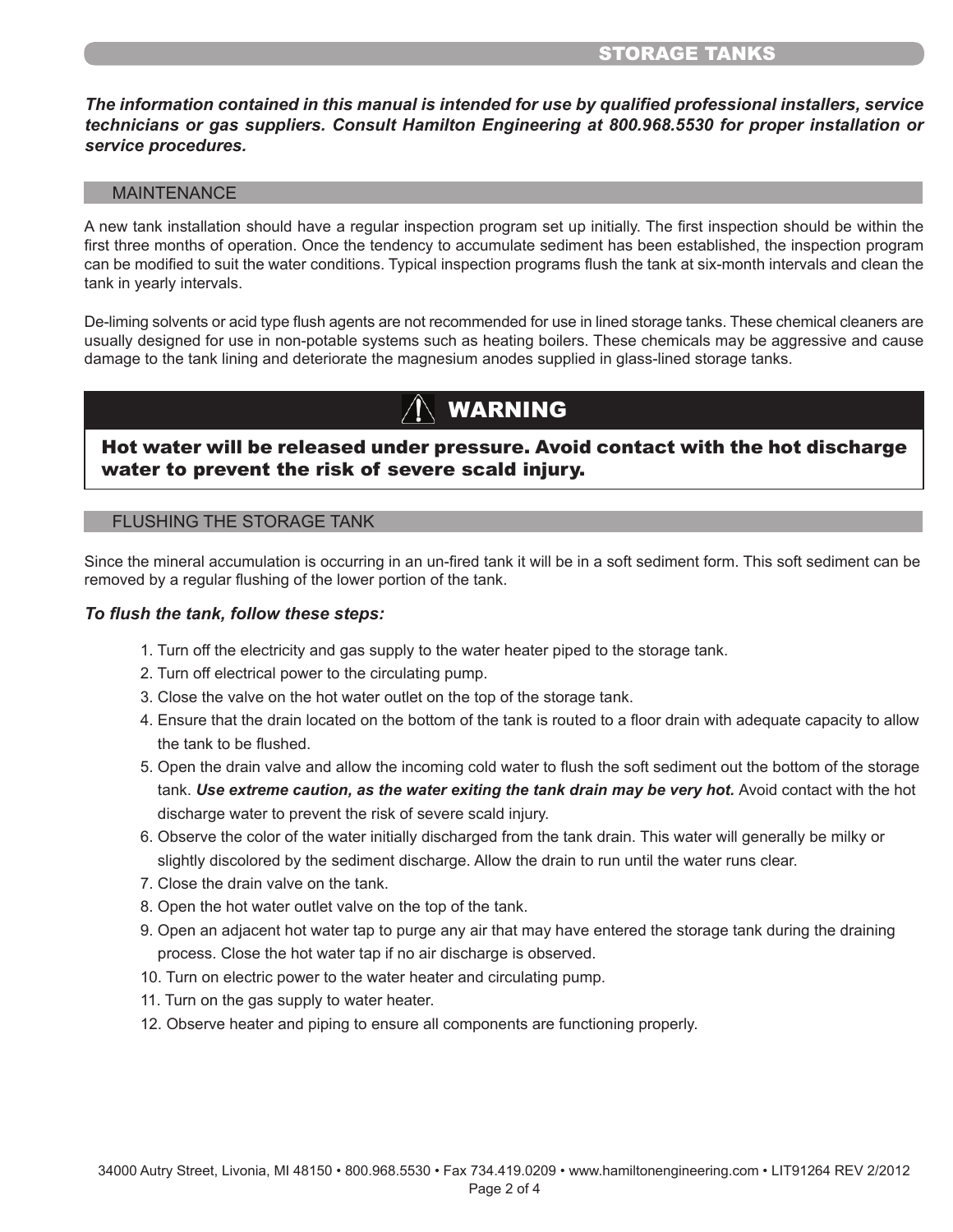# STORAGE TANKS

### CLEANING THE STORAGE TANK WITH HANDHOLE OR MANWAY

The mineral accumulation in an un-fired tank will be in a soft sediment form that can be removed by a regular cleaning of the lower portion of the tank. Many tanks will have a hand hole or a larger manway to allow access to the interior of the tank for complete removal of accumulated sediment. An access opening to remove the manway or hand hole is provided in the exterior jacket. The sheet metal jacket components are removed with hand tools. The opening will be in the bottom portion of a vertical tank and on the end of a horizontal tank.

#### *To clean the tank, follow these steps:*

- 1. Turn off the electricity and gas supply to the water heater piped to the storage tank.
- 2. Turn off electrical power to the circulating pump.
- 3. Close the valve on the hot water outlet on the top of the storage tank and the cold water supply to the system.
- 4. Ensure that the drain located on the bottom of the tank is routed to a floor drain with adequate capacity to allow the tank to be drained.
- 5. Open the drain valve and open a vent to allow the air to enter the tank (manually opening the relief valve will usually accomplish this). Use extreme caution, as the water exiting the tank drain may be very hot. Avoid contact with the hot discharge water to prevent the risk of severe scald injury.
- 6. Allow the tank to drain completely.
- 7. Remove the cover over the manway or hand hole. Remove the bolt(s) securing the tank access opening. Use a flashlight to observe the sediment collected in the tank.
- 8. Use hand tools to remove all sediment from the interior of the tank. Use care not to damage the interior lining of the storage tank.
- 9. Use a water hose to flush the remaining sediment from the interior surfaces of the tank and ensure that all debris is removed. Scale or sediment allowed to reach the potable system can foul valves, pumps, strainers and other water fixtures. Ensure that the tank interior is clean before refilling the vessel.
- 10. Install a new gasket on the manway or hand hole to prevent any possible leaks. Tighten the gasket properly to prevent leaks. *Caution: Over tightening can result in cutting the gasket and allowing a water leak to occur.*
- 11. Install the jacket cover over the tank access.
- 12. Close the drain and open the cold water supply and hot water outlet. If the relief valve was used for a vent ensure that it is now closed. Open the closest hot water valve to allow the air in the tank to vent as water enters the vessel. Close the valve opened for a vent when water flows from the valve.
- 13. Check the manway or hand hole and all related piping for any water leaks.
- 14. Turn on electric power to the water heater and circulating pump.
- 15. Turn on the gas supply to water heater.
- 16. Observe heater and piping to ensure all components are functioning properly.